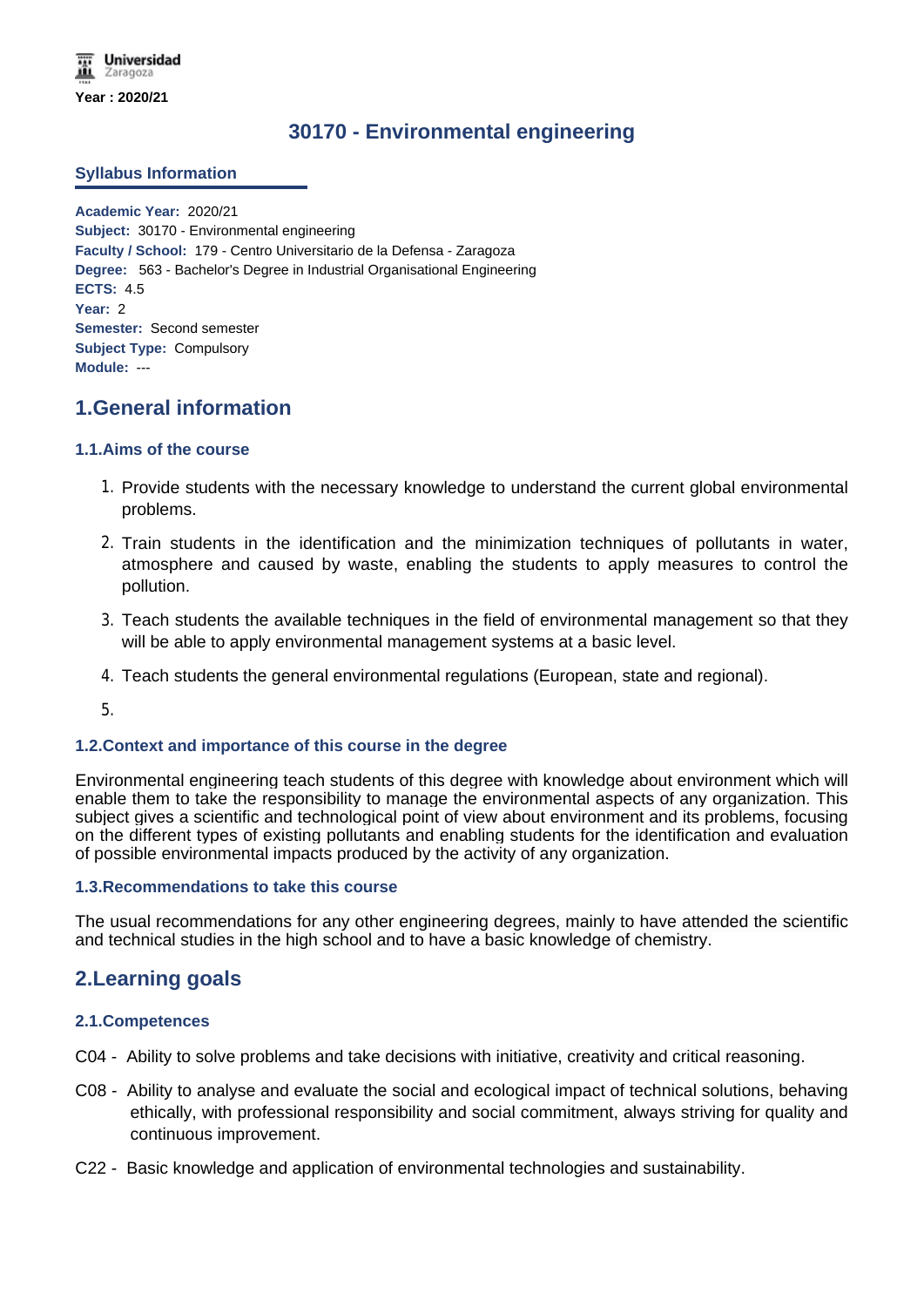# **2.2.Learning goals**

After attending this subject, students will be able to:

- Recognize and assess the effect that the pollutants cause in the receptor medium: atmosphere, water and soil.
- Analyze any industrial activity and identify the environmental problems which could be generated by that activity.
- $\bullet$ Plan a strategy to prevent and control the pollution produced in some specific cases.
- Select the proper technique for the control of the pollution in some concrete cases.
- Analyze the environmental impact of different industrial activities.
- Know the fundamentals of an environmental management system in an industrial activity.
- Know the basic normative related with the environment (wastewater, atmosphere, wastes, environmental impact and integrated pollution control) and the obligations derived from it.

## **2.3.Importance of learning goals**

This subject offers a holistic perspective of the environment, giving a global view of environmental factors and their interrelations. Then, the learning goals of this subject provide students with a theoretical basis and some practical capacities in terms of diminishing and controlling the pollution, enhancing their working capacity for the prevention, minimization and remediation, either in the planification stage or in the development and management of projects in companies and institutions.

# **3.Assessment (1st and 2nd call)**

## **3.1.Assessment tasks (description of tasks, marking system and assessment criteria)**

Theoretical-practical follow-up tests: different theoretical-practical follow-up tests (seminaries, theoretical-practical works, quizzes and partial exam) will be held during the course. The evaluation criteria of these tests will be based on the acquired knowledge, the results obtained and the analysis of the results, if it is possible. The mark obtained in the seminaries, theoretical-practical works and quizzes will represent the 20 % of the global qualification of the subject. It can also include the evaluation of the attitude of students in all the face-to-face activities of the subject. In the follow-up tests, a minimum mark of 4 has been stablished. The mark obtained in the partial exam will represent the 35 % of the global qualification of the subject.

Theoretical-practical final exam: it will be held at the date and time stablished by the Center. The exam will consist of questions about the concepts taught during the course. The mark obtained in this exam will represent the 45 % of the global qualification of the subject.

# **4.Methodology, learning tasks, syllabus and resources**

### **4.1.Methodological overview**

If this teaching could not be done in person for health reasons, it would be done telematically.

The learning process designed for this subject is based on the development of theoretical-practical activities focused on environment pollution. The particular contents described in the verified manuscript of the degree and the corresponded credits are patented in these activities. The aim of these activities is to provide student with the expected learning outcome and the habits which help them in their professional and personal life.

### **4.2.Learning tasks**

The teaching methodology consist of next active learning activities: lectures, practical sessions, problem-based learning, seminars, questionnaires, exams and finals. These activities could be complemented with non-presential ones like problem solving tasks, mini-project work, lab reports redaction and the personal study.

Through the Moodle platform the professoriate makes the activities program accessible for the students with its corresponded username and password in the web site http://moodle.unizar.es.